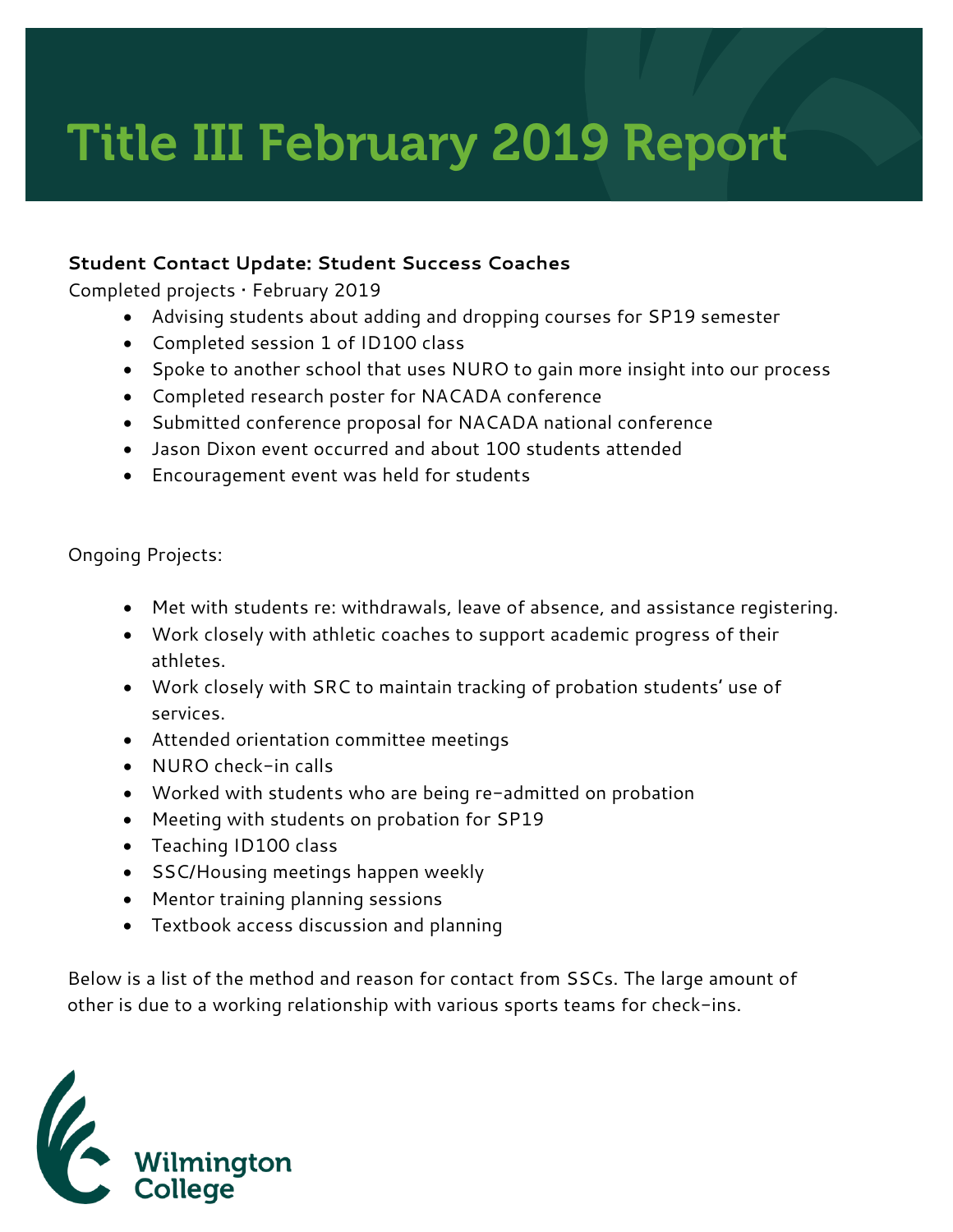| <b>Method of Contact</b>            | #              |
|-------------------------------------|----------------|
| Email                               | 198            |
| In Person                           | 99             |
| <b>Contact with Parent</b>          | Ω              |
| Phone Call                          | $\overline{2}$ |
| <b>Text Message</b>                 | 8              |
| <b>Reason for Contact</b>           |                |
| Academic Progress Report            | Ω              |
| Academic Referral                   | 125            |
| Advising Problem/Scheduling         | 4              |
| Reminder/follow up                  | 2              |
| Probation                           | 68             |
| WD/LOA                              | 5              |
| Issue with Class                    | 3              |
| Suspension                          | O              |
| Contacted to Schedule an            |                |
| Appointment                         | 20             |
| Other                               | 23             |
| <b>Number of Students Contacted</b> |                |
| Duplicated                          | 159            |
| Unduplicated                        | 148            |

**Student Contact Update: Mental Health: LPC**